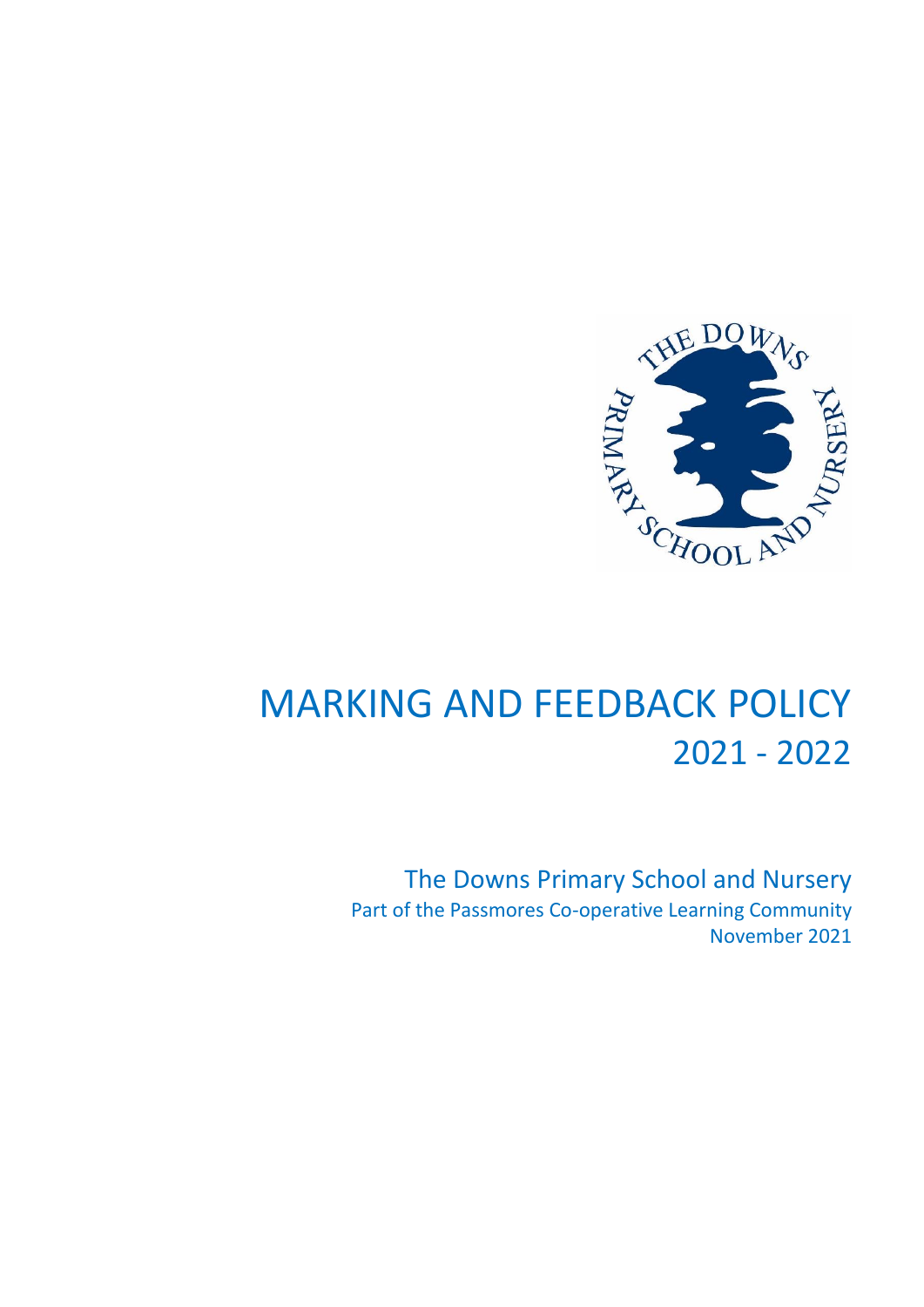#### **Introduction**

Marking and Feedback is an essential part of planning, teaching, learning and assessment. It should respond to children's work through constructive comments that acknowledge pupils' achievements, as well as encourage positive attitudes and learning behaviours leading to improved standards.

Effective marking allows for self-assessment, where the child can recognise the next steps in their learning. It also encourages them to accept help from others.

At The Downs Primary School and Nursery we aim to mark positively whenever possible to enhance selfesteem and confidence.

Effective marking should:

- Develop a growth mindset (children will receive growth mindset stickers)
- Evaluate and assess children's learning
- Tell pupils how well they are doing and how to improve
- Leave pupils with action points
- Show them their work is valued
- Establish continuity in comments from one piece of work to the next
- Be consistent across the school
- Inform future planning and learning

#### **2 Responsibilities**

#### **2.1 The Headteacher/Senior Leadership will:**

- Monitor marking and feedback through children's work and discussion with children.
- Support staff with feedback in order to raise standards.
- Ensure that marking and feedback is manageable for teachers and staff.
- Involve all adults working with children in the classroom in implementing the policy.

#### **2.2 Teachers will:**

Ensure that marking and feedback will:

- Give recognition and appropriate praise for achievement;
- Allow specific time for children to read, reflect and respond to marking, so that they become aware of and reflect on their own learning needs;
- Give clear strategies for improvement;
- Respond to individual learning needs, marking face-to-face with some and at a distance, or providing opportunities for independent and peer marking for others;
- Use assessment and marking to inform future planning and individual target setting.

#### **2.3 Teaching and Learning Support Staff will:**

- Ensure that they are aware of the school's marking policy and check with the teacher as needed.
- Ensure that the teacher is made aware of any difficulties and successes that a child may have.
- Use knowledge of how children responded in order to assist in the planning of the next lesson.

#### **2.4 Parents will be:**

- Encouraged to take an interest in the progress of their children and to contact the teacher if they have any concerns about their child's learning;
- Encouraged to understand that all forms of marking support their child's learning.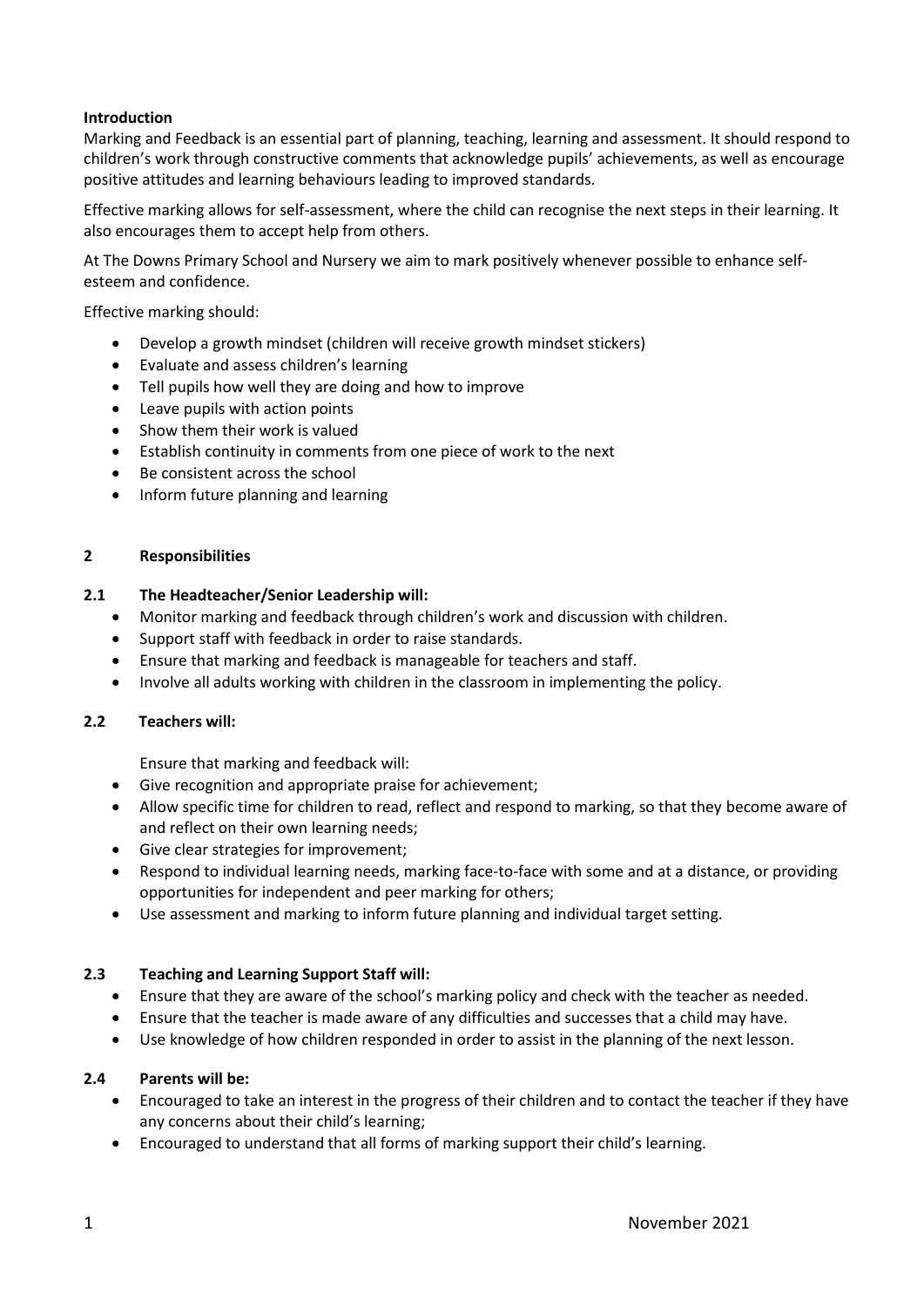# **3 Forms of Marking and Feedback**

At The Downs Primary School and Nursery we recognise that a variety of marking strategies should be used on a daily basis to support the learning of our children. All comments made by staff are expected to be written in a neat, legible, joined handwriting style, where appropriate, or word processed. All marking should be completed with a purple pen. Next steps should be easily identifiable.

**3.1 Verbal Feedback** The Downs Primary School and Nursery recognises the importance of children receiving regular oral feedback. Adults talk to children about how they have met the learning objective and their success criteria. Through discussion, teachers will correct any misunderstandings and extend learning by giving next steps advice. Children of all ages need verbal feedback from time to time, but this is particularly important in the early years, Y1 and some SEN pupils who are unable to read a written comment.

**3.2 Acknowledgement Marking** – All written work should be acknowledged by a tick at a minimum and adults could use short phrases to acknowledge an aspect of work or effort – eg great story, super handwriting.

**3.3 Self Marking** – After being taught how to self-mark there will be times when children are given the opportunity to mark, correct and edit their own work. This is usually in response to *Success Criteria*.

**3.4 Paired Marking** – After being taught how to pair-mark children might, at times, be asked to mark the work of another class member as part of effective teaching and learning practice. They do this against the *'Success Criteria'* set out for the lesson. Children will be encouraged to write a helpful comment.

**3.5 Conference Marking (KS2)** – This is carried out on a one to one basis with the child and class teacher and involves going through the books together and agreeing targets.

**3.6 Next Step Marking, Challenge and Feedback -** This can be carried out in or after the lesson by the teacher or other adult. It should be of the highest quality and, to be effective, should include these elements:

1. Positive comments about what the learner has done well, focusing on the learning expectations for a particular piece of work.

2. A brief indication of how improvement can be made with a next step activity. The purpose of a next steps activity is: to remind, extend, support and to practise.

Examples of next step activities:

- A simple **reminder** of what could be improved; e.g. *'What else could you say here? Can you think of a better word for bad?'*
- **Extend** thinking, e.g. *'Write a word problem using this calculation'*
- Provide some **support,** e.g. *'What was the dog's tail doing?', or 'Describe the expression on the girl's face'*
- **Practise** a skill: 'Write three sentences with an adverb from the list'

It is important that you actively plan time for the children to read comments and act upon them – this is usually at the start of the next lesson following the marking but can be carried out at other times of the day.

# **4. Marking within subjects**

# **4.1 English, Mathematics**

• Each child will have, on average, one piece of work marked each week giving detailed feedback and a next steps activity for children to complete. This may increase in a specific writing week within an English unit where children will need to improve aspects of their writing before completing an independent piece of writing at the end of the unit – hot piece.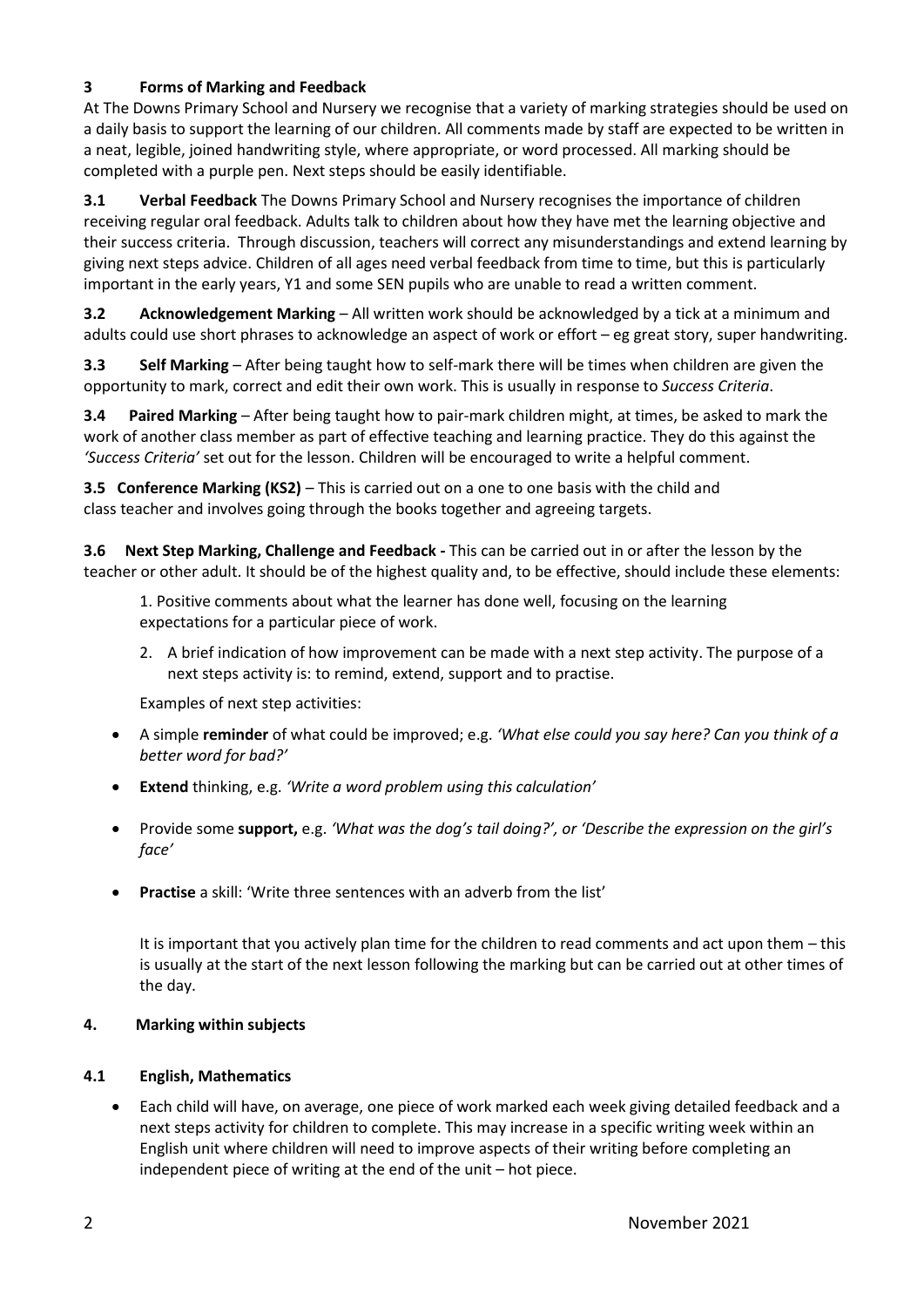- All written work will at least be ticked to recognise the work a child has completed and where relevant an acknowledgement sentence or short phrase.
- In KS1 and KS2, English and maths work needs to be marked against the success criteria. This could be used to address and support next step marking and teaching.
- Spelling mistakes need to be identified in all written work (including maths) and provide opportunities for children to correct these spellings (a maximum of 5 per piece of work). Generally, these should be underlined by the teacher in KS1, and in KS2 the code 'sp' is put in the margin for the children to find the spelling themselves. This is dependent on the ability of the child and needs to be child appropriate. Spellings that are identified should link to common exception words from current or previous year groups or words linking to those explored in spelling lessons.
- Calculation mistakes in maths should be identified with a dot. Mistakes identified need to be addressed within the lesson or as part of a next step.
- In light of using the Mastery approach in maths challenge may be built into the lesson, this needs to be identified with a 'ch' code. See Mastery maths documents for examples of appropriate challenge or refer to the Mastery checklist in every classroom.

# **4.2 Science**

- All Science written work should have at least a tick to acknowledge the work and an acknowledgement sentence/ short phrase.
- Next steps marking should take place twice within the unit where relevant.

#### **4.3 Topic**

Some subjects are difficult to mark due to their practical nature; but

- All written work should have a tick to indicate that recorded work has been seen.
- Spelling mistakes/ basic punctuation errors need to be indicated using the marking code and opportunities given for children to correct these (a maximum of 5 per piece of work)

There should be a level of autonomy for teachers to decide which is the best form of marking for specific children. There should also be autonomy for teachers to decide which is the best form of marking for a specific lesson regardless of subject.

# **5. Marking and feedback in the Foundation Stage:**

Marking and feedback in the Early Years Foundation Stage will be in response to observation of children's learning. Therefore, it will be more heavily weighted towards verbal feedback and staff discussion. Appropriate methods for marking and feedback in the EYFS are:

- Regular praise and encouragement
- Adults talking to children individually about their achievements and how to develop their skills further
- Group time where children talk with their peers and teacher about their learning
- Annotation of photographic evidence
- Written observations
- Simple images as reminders or rewards e.g. a smiley face, stamps, a growth mindset sticker to indicate next step to develop in next piece of writing/number work
- School reward system to celebrate their achievements stickers.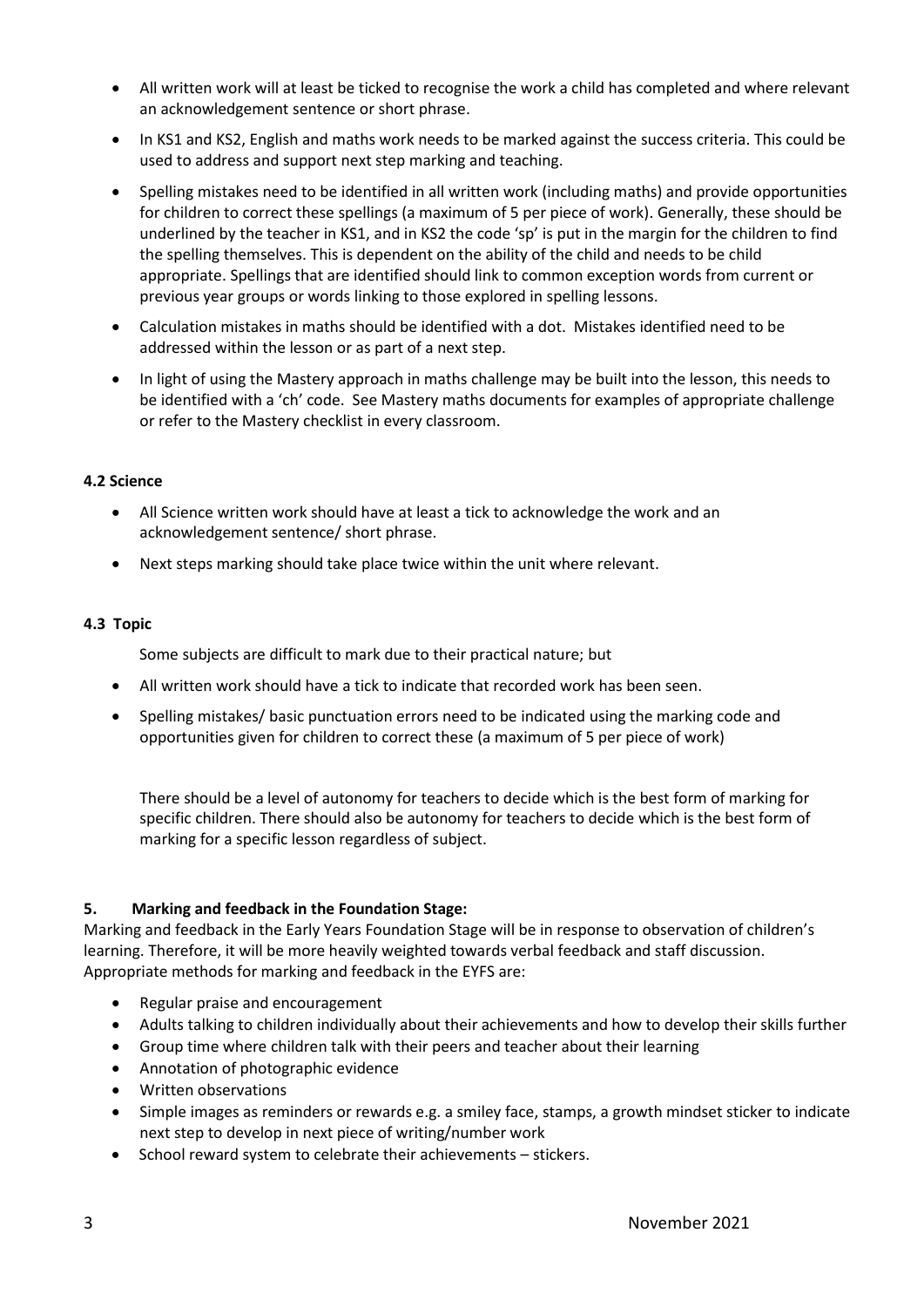# **6. Moderation**

Opportunities for work to be marked with other teachers will be provided, as necessary, to develop consistency of expectations and moderation of standards.

# **7. Monitoring and Evaluation**

Each term, the Leadership Team will discuss samples of work with the class teacher to monitor the implementation of this policy. An analysis will be made and feedback given to staff.

The desired outcomes for this policy are improvement in children's learning and greater clarity amongst children and parents concerning children's achievements and progress.

The performance indicators will be:

- An improvement in children's attainment,
- Teacher view on the usefulness and manageability of the marking policy.
- Consistency in teacher's marking across the school.
- An awareness on the part of the pupils of what is expected of them.
- Improved presentation

Marking icons and stamps will be shared with all pupils and displayed in the classroom so that they are understood by all pupils.

*\*At the time of reviewing this policy extra precautions are taken when marking to reduce the risk of contamination as outlined in our risk assessment.*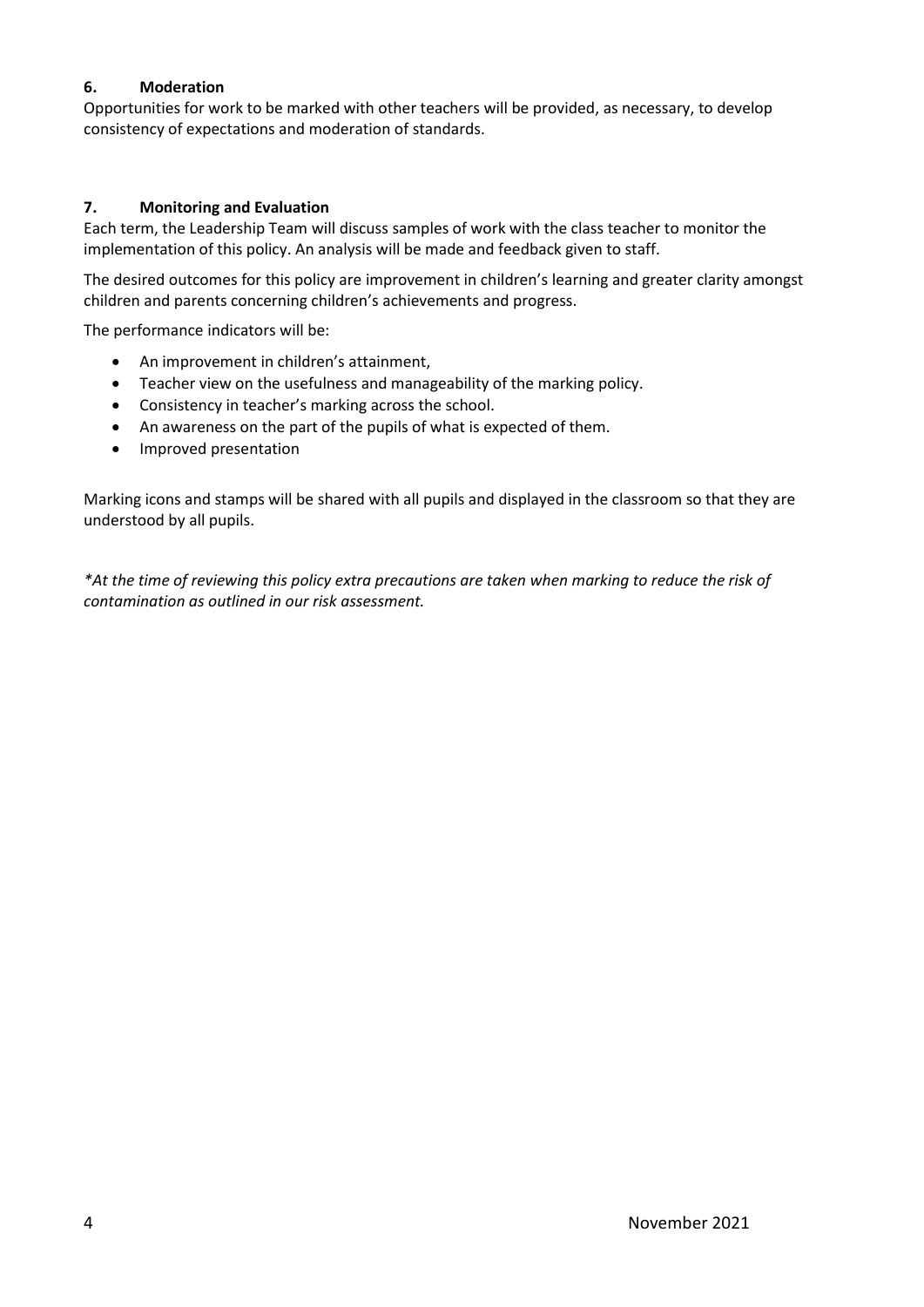**Appendix 1 – Agreed Marking Code KS1 (KS2 code can also be used for children as appropriate)**

- **Use correct letter formation**
	- **Listen for sounds**
	- **Use upper and lower case letters appropriately**
	- **Use finger spaces**
	- **Use full stops**
	- **Sitting on the line with ascenders and descenders**
	- **Independent work**
	- **Verbal feedback given**
		- **Adult support**
		- **1 to 1 support given**

**V F**

**A S**

**1: 1**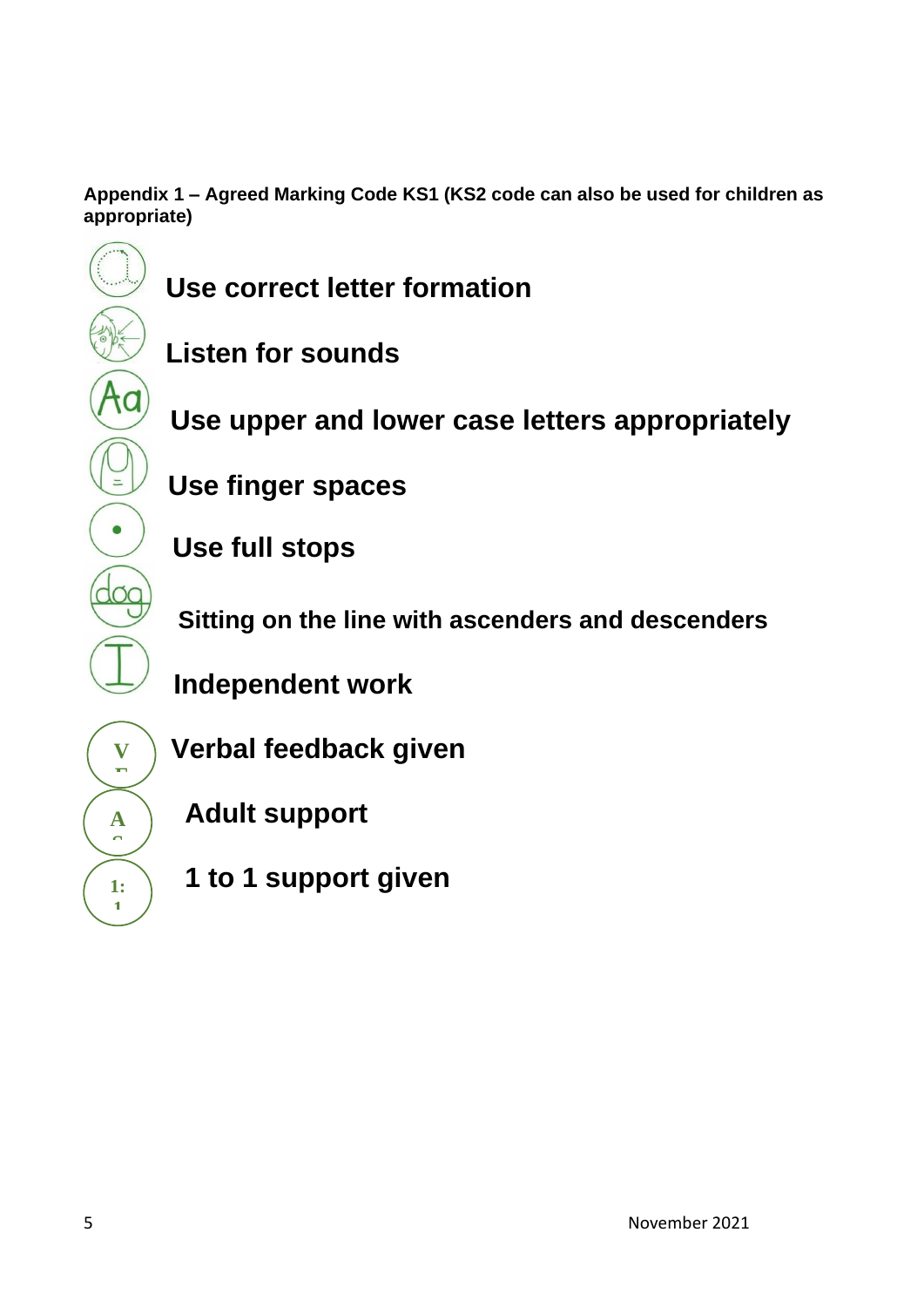**Appendix 1 – Agreed Marking Code KS2 (KS1 code can also be used if needed)**

 **Incorrect use of case Spelling mistake Missing word or words New paragraph**  $\bigcirc$   $\bigcirc$  Missing or wrong punctuation  **Check as this doesn't make sense Look here or look at this again** 00 **Incorrect Spelling**

**Mistake in maths calculation**



**a**

**?**

 $\frac{1}{2}$ 

**Sp**

**.**

**U L**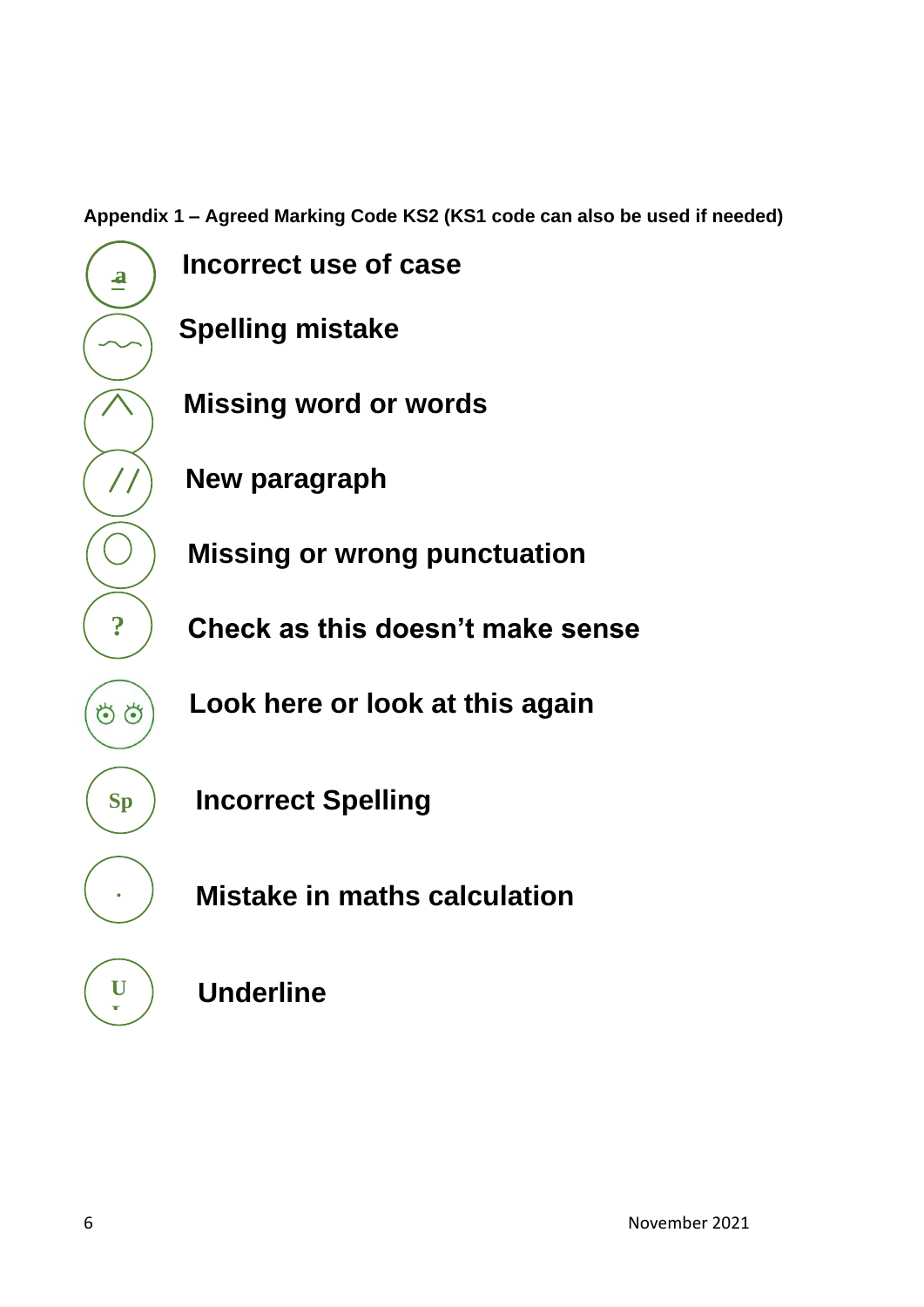# **Appendix 2 – Examples of Feedback Prompts**

| <b>Writing Prompts</b>                    | <b>Maths Prompts</b>                                  |
|-------------------------------------------|-------------------------------------------------------|
| Read your work - can you add (e.g. 3 full | Look back at your work - can you add                  |
| stops, an adverbial which says where, a   | (e.g. your method, a number line, jottings)           |
| question mark, etc)                       |                                                       |
| Try to find a sentence which needs to be  | Can you find where you went wrong?                    |
| changed/ doesn't make sense and           |                                                       |
| improve it.                               |                                                       |
| Now try these                             | How could you check this calculation?                 |
| Is there another way you could write this | If the answer was , what could the                    |
| information? (signal the sentence/        | question be?                                          |
| paragraph)                                |                                                       |
| Can you find a way of writing this in a   | Is there another way you could do this?               |
| shorter sentence?<br>Finish this sentence | Show it.                                              |
|                                           | Can you find a quicker way of doing this?<br>Show it. |
| Fill in the blanks                        | Finish this sentence  (explaining                     |
|                                           | working)                                              |
| Highlight the sentence where you have     | Put a star next to where you have used                |
| used  (adverbials, connectives, correct   | (e.g. the grid method, column method, a               |
| punctuation, speech marks, persuasive     | strategy to check your answer)                        |
| language, etc)                            |                                                       |
| Put a star next to two sentences that     | Fill in the blanks for this calculation               |
| have adverbials                           |                                                       |
| Write another connective/ sentence that   | Tell me two numbers that have a                       |
| shows how the                             | difference of                                         |
| What would happen if ?                    | What unit of measure would you use to                 |
|                                           | measure the length of a table?                        |
| What if you could only use ? (e.g. short  | What are the factors of ?                             |
| sentences, complex sentences)             |                                                       |
| What if you couldn't use ? (e.g. short    | What is another method that may have                  |
| sentences, complex sentences)             | worked?                                               |
|                                           | Show me how this would work with less                 |
|                                           | numbers, 3-digit numbers, a number line?              |
|                                           | What would happen if ?                                |
|                                           | What if you could only use ? (e.g.                    |
|                                           | multiples of 5, 3-digit numbers, numbers              |
|                                           | less than 0)                                          |